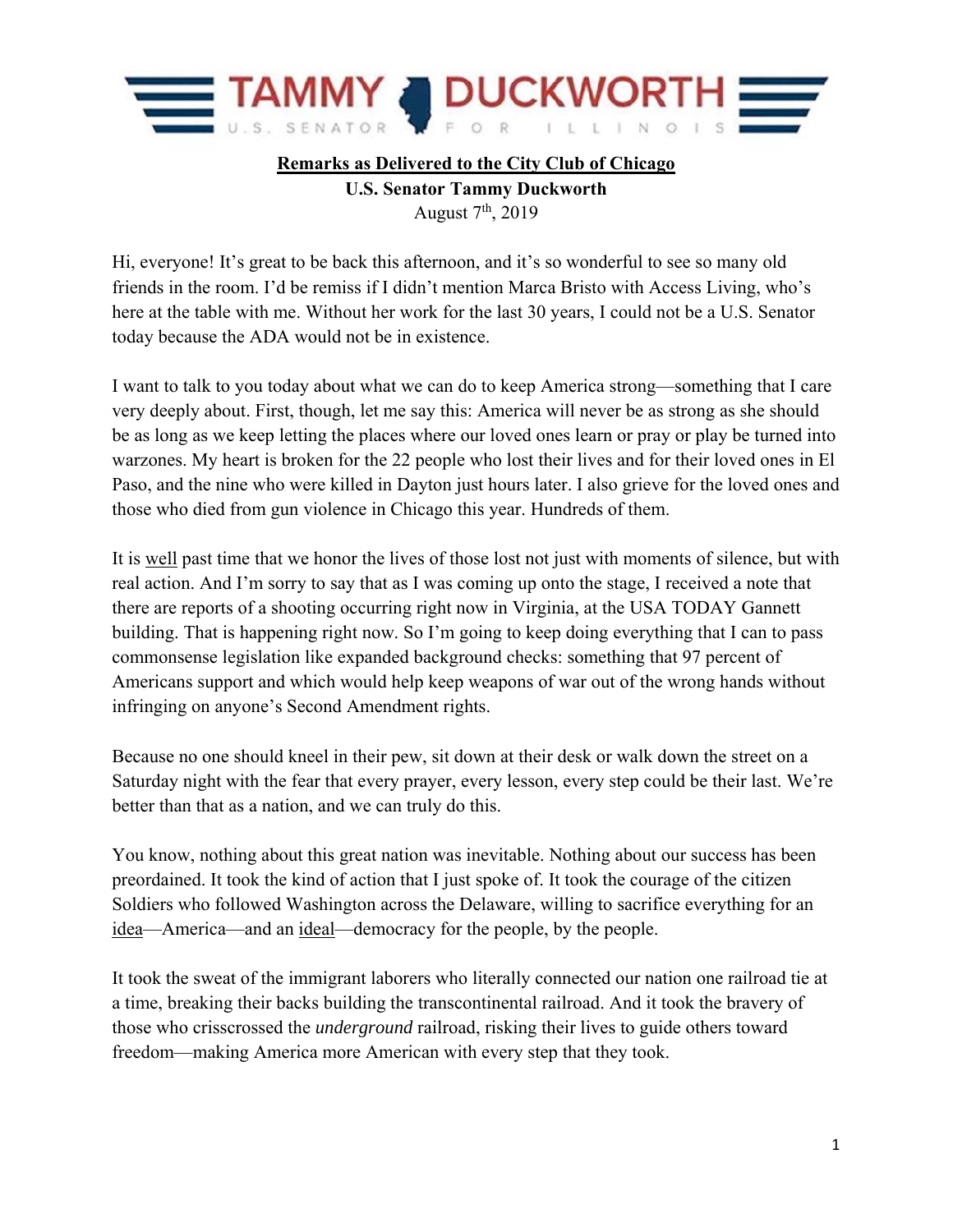

From the Lincoln-Douglas debates to the World Fair, Myra Bradwell to Barack Obama, Illinoisans have led the way. They've started businesses, broken the barriers and set the milestones that have helped make this nation's improbable story possible.

But past is not necessarily prologue. The heights that we reached in decades, or centuries, prior have little bearing on how tall our country will stand in the years to come. Because right now, we are at a precipice, and no matter which way we look, threats abound. China is surging, while tensions with Iran spike. Russia's bludgeoning its way back into relevance, while our country is fracturing along political and racial lines—while partisan fissures threaten both our economic and national security.

You know, I've dedicated my entire adult life to protecting and defending this nation, first as a citizen Soldier and now in the United States Senate. So keeping this country the strongest she can possibly be isn't just some vague notion for me. It's an imperative. It is a must. But through the years… through my time in the Army and now in Washington… I've learned that there isn't just one way to keep this nation strong. There are many. Today, I want to focus on two: our infrastructure and our national security.

All too often, people assume that investing in infrastructure just means fixing some potholes. They think that investing in our military just means writing a bigger check for some more lethal tanks or faster fighter jets. They are wrong. When done right, bolstering our infrastructure and national security will help our economy grow and our small businesses expand, and it will keep our families healthier and our homeland safer.

So as we face threats ranging from domestic to international to planetary, investing in infrastructure and national security in the right way is crucial to maintaining American strength—and with it, our place leading the international order.

Whether it's factories or farms, billion-dollar corporations or mom-and-pop shops, America's businesses have always depended on a strong infrastructure network to get their goods and services to market.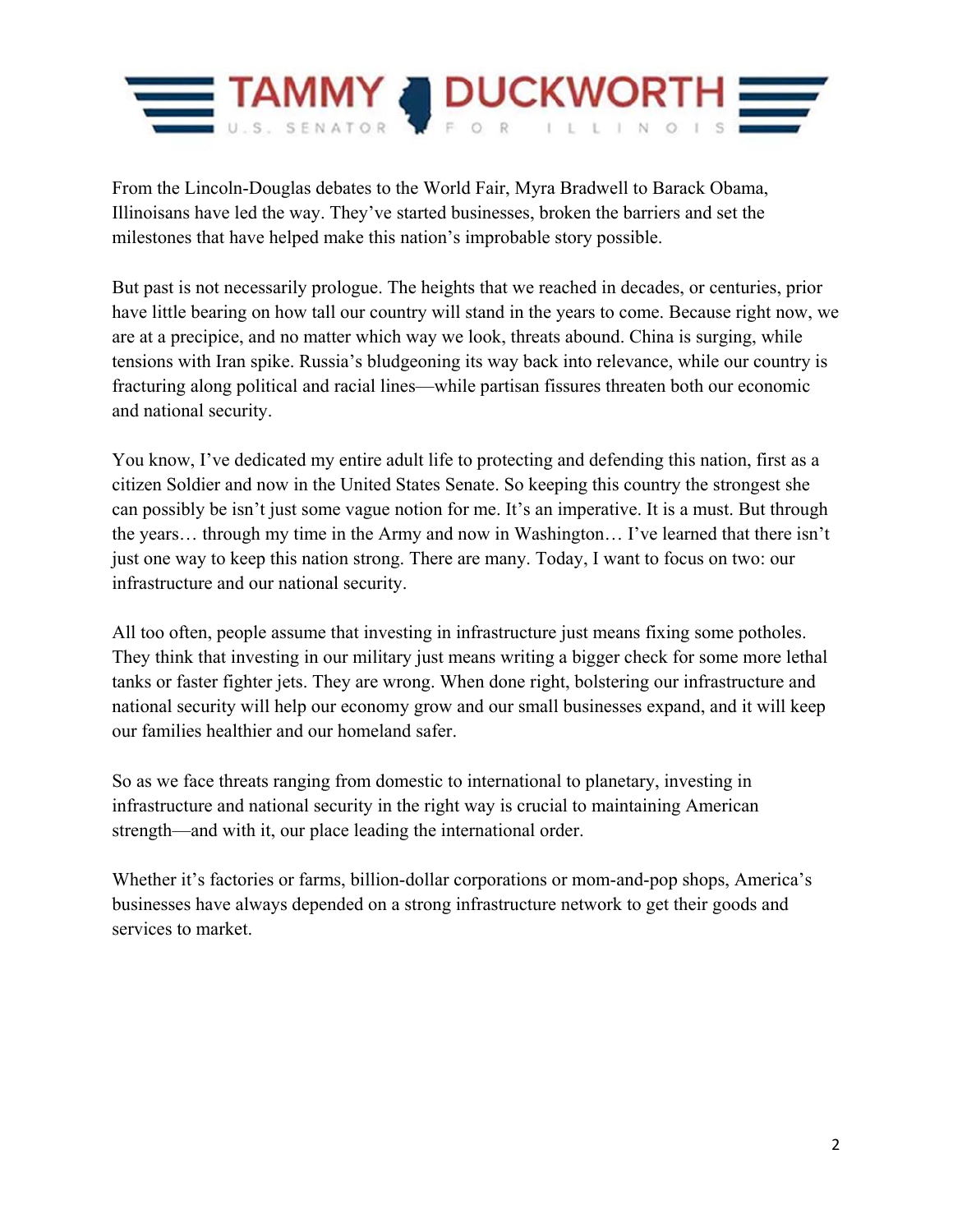

And as it so often does, Illinois has led the way. We built the nation's first elevated electric rail line back in the 1800s, while O'Hare has been one of America's most important transportation hubs ever since its runways first opened for takeoff more than a half-century ago. Those downpayments previous generations made on our infrastructure have paid dividends for all of us who are in this room today. With every bridge fortified and every telephone line hung, they made our country physically and figuratively stronger: supercharging our economy after World War II; helping small businesses by keeping the power on, keeping shipping costs down and keeping tourism revenue up; and helping families stay in touch through easier travel and better broadband, also.

But the once-smooth roads that connect our country have become dilapidated. The once-cuttingedge grid lines that power our nation are now outdated. Our infrastructure is crumbling. One port, one power grid at a time. So it falls on us to renew those investments that past generations began.

If we don't, we won't just be risking a bumpier drive down the interstate. We'll risk falling behind our global competitors and being unable to compete in the modern economy. That would cost us countless jobs. It would further hurt the farmers and the producers who already have a hard time moving goods to market. And it would hamper our chances of fighting off both the climate crisis and an attack on American soil.

As your Senator, I am so grateful to be in a position to do something about it. That's why I asked to serve as ranking member of the Transportation and Safety Subcommittee, and in that role, I've been able to sound the alarm on the dire need to modernize our infrastructure before it is too late.

This is not a partisan issue. It's a commonsense economic priority and a national security imperative. Already, the sad state of our infrastructure is weighing down our economy. Research shows that we lose \$200 billion a year from inefficient rail transportation, and we lost \$305 billion in 2017 alone due to traffic congestion. Meanwhile, underinvestment in the sector has cost our nation 900,000 jobs.

So this much is clear: In an era of bitter partisan divides, we have to seize onto the issues that both sides of the aisle can agree to. We should be able to do that here. And I'll keep working across the aisle to hold Trump to his still-un-kept campaign promise to push forward a comprehensive infrastructure plan.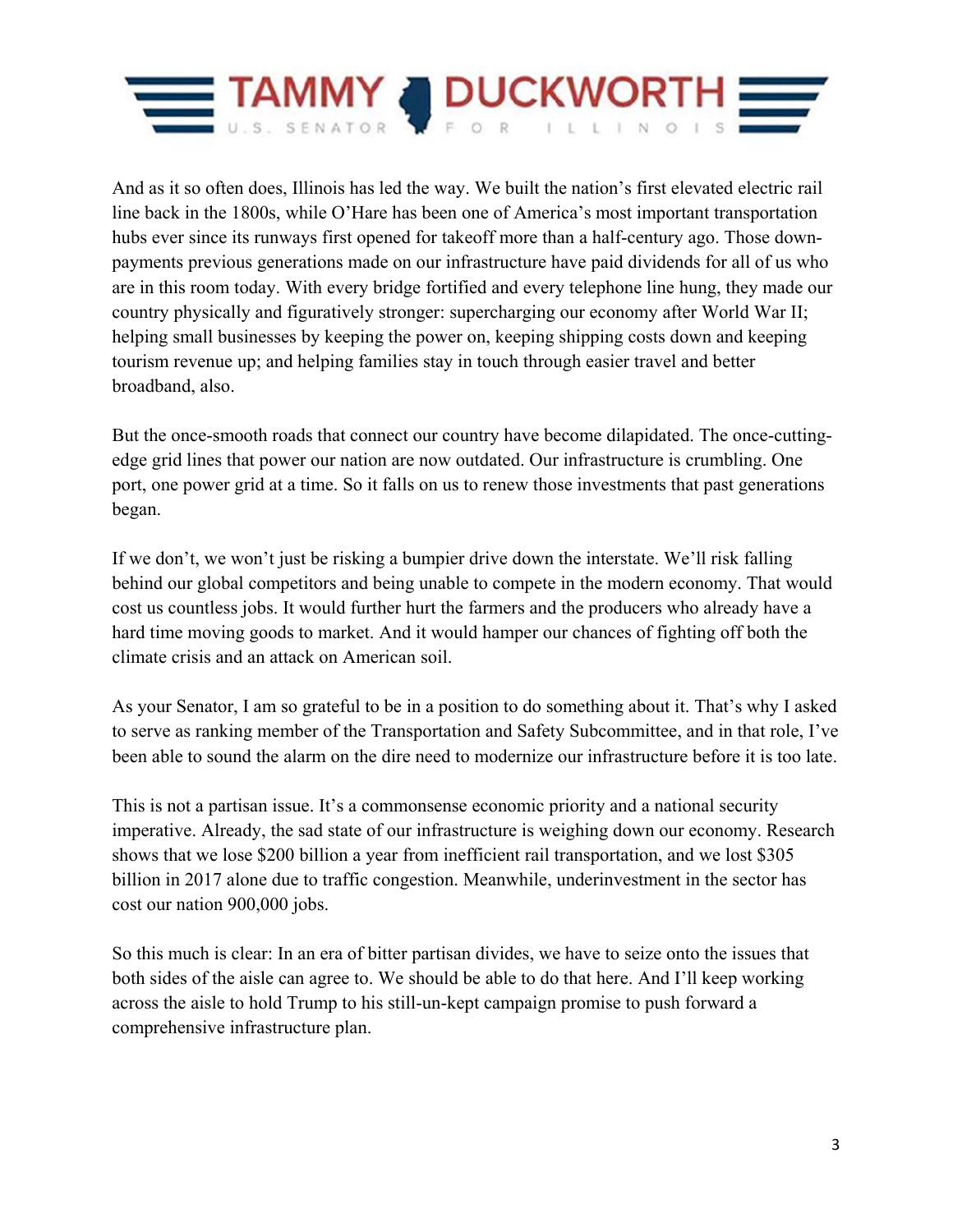

Because every day that we don't take action on infrastructure, we're leaving money on the table for companies that are struggling to get whatever they're selling to market. We're ignoring the families who're having a hard time making ends meet because of the impossible commute to work. We're abandoning rural Americans who don't have adequate access to broadband.

Every dollar invested in transportation infrastructure returns three-fold in economic impact. Every new project will create countless jobs. And we're not just talking about construction work that is short-term, but long-term jobs too, operating and maintaining this infrastructure—jobs from water treatment operators to bus drivers to telecom line installers. Good-paying work that often doesn't require a college degree, with low barriers to entry and wages sometimes 30% higher than the relevant average.

More than 14 million workers hold infrastructure-related jobs today. That's roughly 11% of the workforce. Imagine the economic opportunity… the competition… the boom that would come with modernizing everything from our water pipes to our railroads, our broadband to our waterways. Imagine how much more quickly, cheaply, reliably companies could sell their products—how many more people could get to work or go to school, and how much time they could save getting there. Imagine how that would grow our economy and cushion it against future economic shocks.

That's what I've been thinking about since the day I took the Oath of Office, and that's what I focused on in the very first bill I introduced as Senator. People assumed it would be a Veterans bill. It wasn't, but it was involved with a Veteran because I partnered with my colleague from Indiana, a Marine Veteran. And together we passed a bill that slashed red tape around infrastructure projects to support Illinois jobs and businesses and save taxpayers money, and which set a Senate record for speed by being signed into law just four months after I was sworn in. I know four months doesn't sound that fast. But we're talking about Congress here! In Senate time, that's the blink of an eye.

It's why I introduced also the *TIFIA for Airports Act* to give airport projects greater access to cheaper capital financing by being able to access highway trust funds. That's also why last week I set aside \$200 million in the highway bill to reduce roadway congestion and introduced other legislation to increase pipeline safety.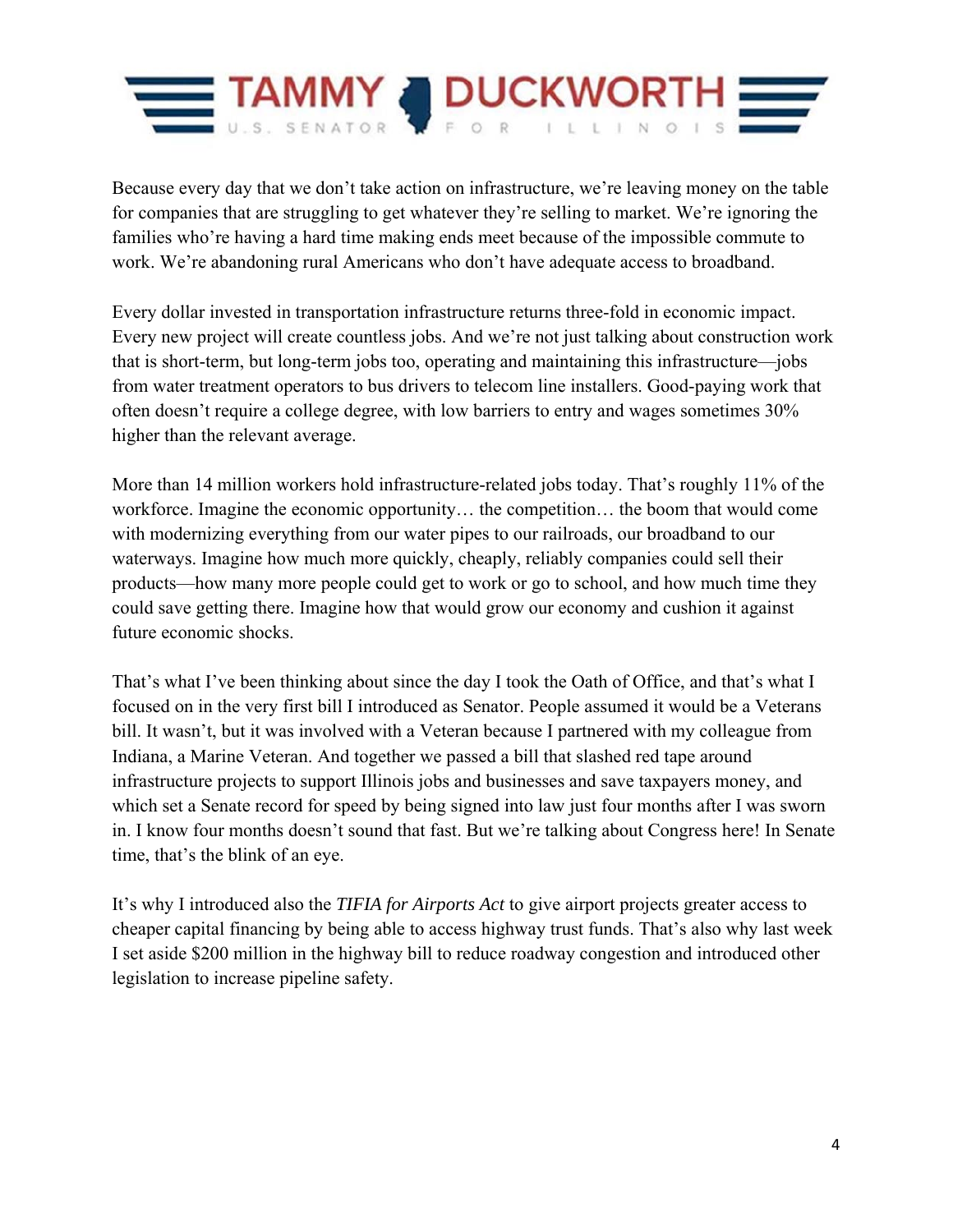

It's why I've helped secure \$160 million in infrastructure grants for Illinois alone, including, and I'm very proud of this, \$132 million for the 75th Street Corridor Improvement project that would ease congestion at one of Chicago's worst freight rail bottlenecks. Because this city is the beating heart of our nation's freight supply chain, and if rail shipments across Chicago are not efficient, the entire country suffers.

It's also why I've pushed to make our infrastructure greener and more just. All too often, climate, business and working families are seen as competing interests. That's just not true. With more wildfires raging down the coast of California and more storms flooding the Midwest, research shows that every dollar spent on disaster mitigation efforts would save \$6 in future costs.

So by shifting away from our status quo and building green, resilient infrastructure instead, we'd be investing in both the environment and our economy. And by doubling down on renewable energy sources, we'd be investing in our loved ones' health, too… lowering rates of asthma and other diseases linked to pollution that overwhelmingly affect communities of color, like the South Side—a fact that led me to found the Senate's first-ever Environmental Justice Caucus with both Cory Booker and Tom Carper.

Or by replacing our lead-laden pipe system, we wouldn't only be promoting sustainability or widening our workforce, but also helping prevent something like the Flint crisis from ever happening again. After all, how could America be anywhere near its strongest while lowincome—or any of our—kids are still getting poisoned just by drinking from the school's water fountain?

But we don't have forever to take these steps. Because while Flint was a tragedy, it was not an anomaly. Today, thousands of communities—including many military communities and other communities here in Illinois—are on the brink of disaster, with lead poisoning rates two times higher than those found during the worst moments of the Flint crisis. Meanwhile, extreme weather-related disasters have already cost the U.S. \$1.6 trillion in the last four decades alone.

Storms have already ravaged our military bases and high tides have already flooded our Coast Guard stations—affecting troop readiness, sapping American strength and proving time after time that not all the biggest threats over the next 50 years will take the shape of a missile.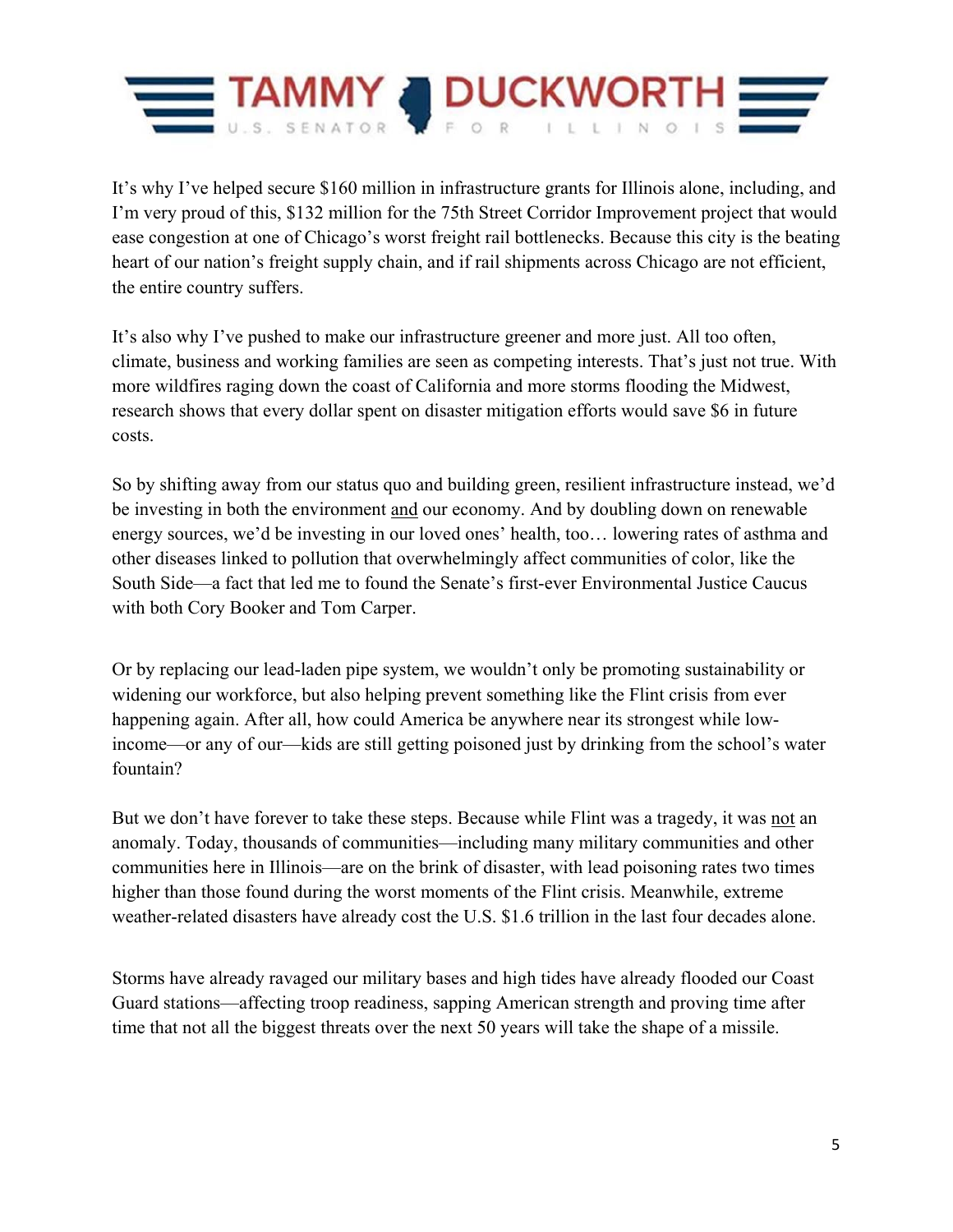

One hundred U.S. military bases are slated to be flooded due to climate change. So climate change isn't some partisan squabble. It's a national and global security threat: something that military leaders and this Administration's own intelligence officials admit, as terrorist groups like ISIS and Boko Haram use droughts to solidify their power in Syria and Nigeria.

There are no shades of gray here. We need to take action to curb climate change before it's too late. One way to do that, which I'm working on, is to pivot the military further away from fossil fuel, investing in green energy instead. Even conservatives like former Secretary of Defense Jim Mattis have spent years pushing for this. Not only because it'd slash pollutants. Not only because it'd be cheaper and help strengthen one of the fastest-growing industries in our country: solar. Not even because it reduces our dependence on foreign oil and cuts ties to oil-rich bad actors like Saudi Arabia—though it would do all those things.

Even Republicans support doing something because it's proven time and again to save our troops' lives. Don't take my word for it—Secretary Mattis, who all but begged the military to untether itself from fossil fuel, has spoken on this. Why? Fuel supply convoys make for easy, predictable targets: In Afghanistan, for example, in 2007, one of every 24 fuel convoys suffered casualties. In Iraq, 50 percent of all casualties that occurred were as a result of convoy operations—not from kicking down doors, looking for insurgents—and 80 percent of all convoys conducted in Iraq were to transport fuel.

Even George W. Bush agreed, setting energy benchmarks for our military to reach—benchmarks that became more ambitious under President Obama. During President Obama's tenure, the Navy actually conducted an entire naval training exercise operating 100 percent on biofuel blends. And in the years since, we've learned that these policies *work*. Green energy keeps our troops safer as efficient fuel-use slashes the number of refueling stops. Mobile solar panels enable troops to turn off generators, helping them move through enemy territory unheard and undetected. And lowweight, longer-lasting batteries lighten troops' packs—meaning they can carry more bullets.

As one former Navy Captain put it, and I quote: "Years ago, the belief was you could either be efficient or capable as a warfighter... [Now] we've found they are interdependent. By being more efficient, you become a better warfighter." End-quote. In other words, the dollars we invest in green energy bolster our infrastructure and military, making our economy and families healthier in the process—but they also make our military more efficient.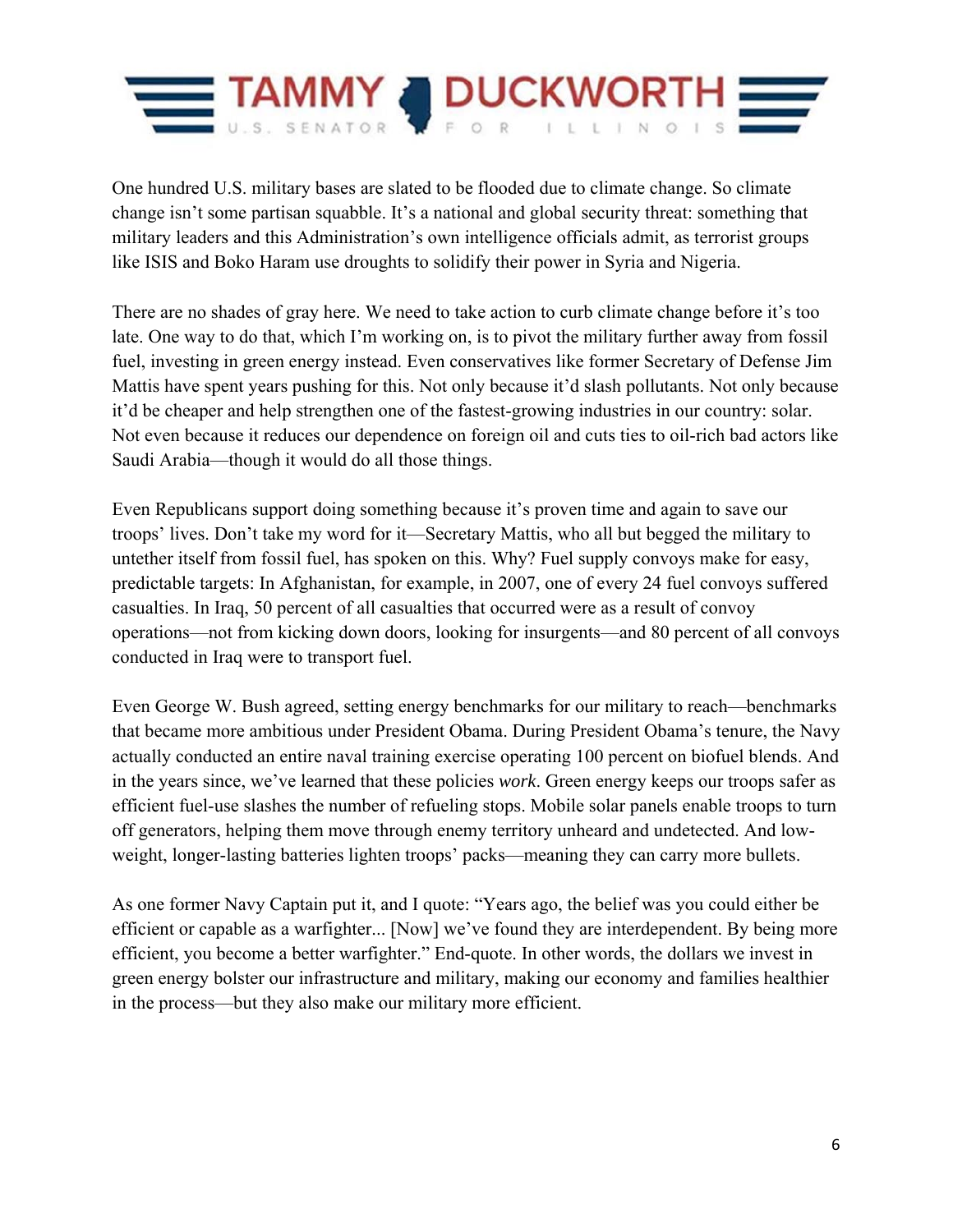

To me, this is just the latest proof point that we risk falling behind our adversaries as long as we keep silo-ing issues in the ways that we're used to. Instead, if we want America to be at its best, we have to begin taking a more interconnected approach to the challenges we're facing, including rethinking how we view national security—reframing it into something more holistic than just dollars or numbers of missiles.

Because while today we have the greatest military on Earth, that may not be true tomorrow if we keep on the path we've been treading.

Pentagon spending already accounts for about half of the discretionary federal budget. We pour roughly \$700 billion into defense every year. But just funneling money into the DOD is not enough. For too long, we've measured the might of our military by the size of our arsenal. And in doing so, we've made the flawed assumption that our decades of dominance on the global stage can predict our future place in the world.

But ISIS doesn't care that we stormed the beaches of Normandy. Russia isn't giving us points because once upon a time we outraced them to the moon. China doesn't give a damn what we did during Desert Storm.

We *will* lose ground—literally and figuratively—if we sit back and assume that last century's tactics will win us the next decade's wars—if we believe that 2030's battles will be decided solely by how much money we spend on fighter jets or ships.

You know, I come from a long line of Veterans who've served this country in uniform since before Washington crossed the Delaware. I will always—always—make sure our troops have every dollar, every weapon, they need to bring down the bad guys.

But we can't just keep throwing together huge defense budgets every year for military equipment and thinking that's enough. No. Instead, we have to balance investing in our weaponry with investing in our citizenry—rejecting the false choice between looking out for our troops overseas and caring for our families here at home.

It's not either/or. It's both/and. Our power abroad stems from our strength here on U.S. soil. So it's past time we recognize that funding our domestic priorities actually bolsters our security. Because at this point, refusing to invest in things like our schools or our healthcare system in the name of national strength isn't just shortsighted, it's counterproductive.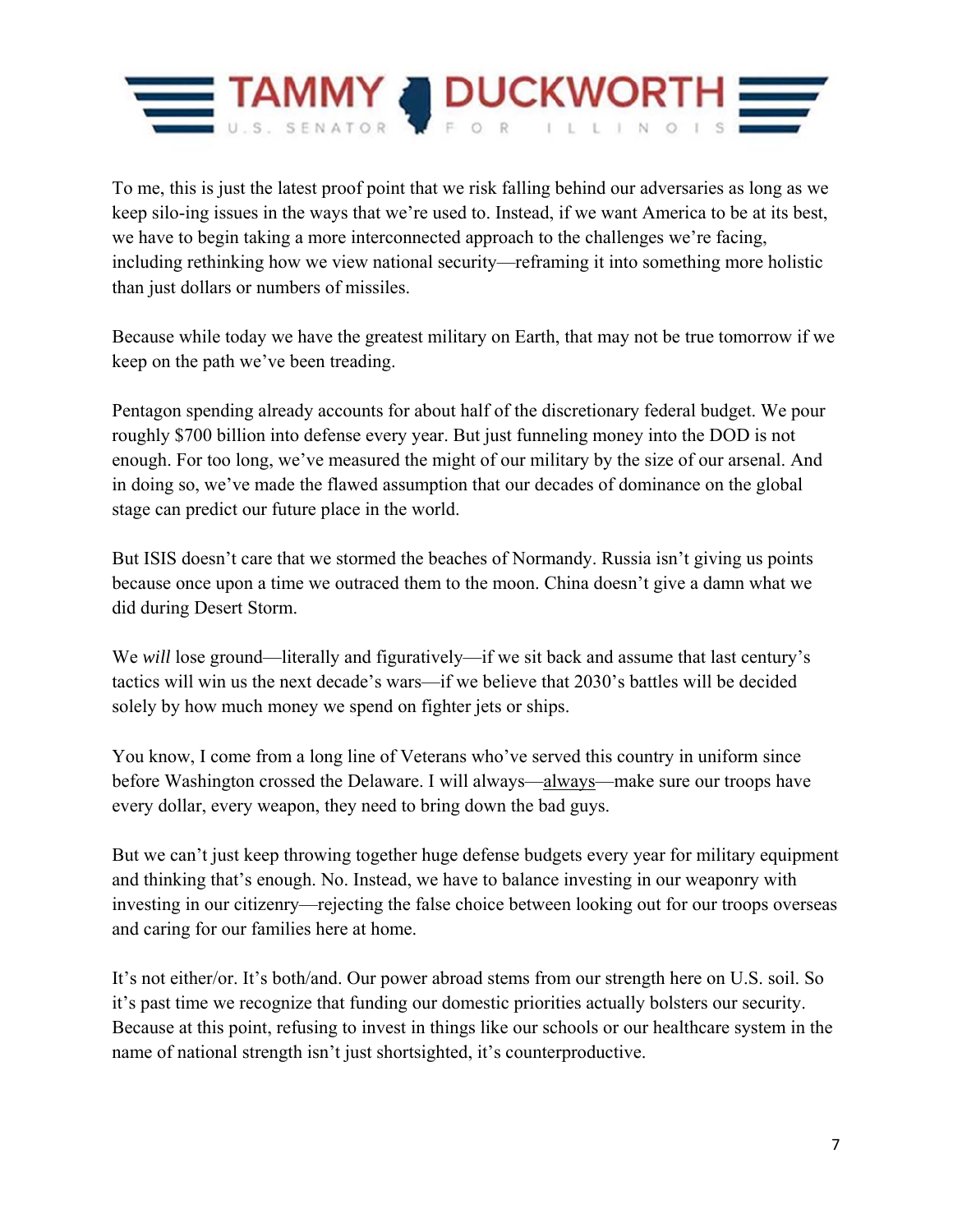

Let me give you an example. For the last several years now, the Pentagon has released statistics, and most recently that statistic says that only 29 percent of Americans between 17 and 24 are considered fit to serve. Think about that. Of all the 17 to 24 year olds in this nation, only 29 percent meet the Pentagon's standards for service. 29 percent!

The other 71 percent of our young people do not qualify for military service because: they don't have the basic education needed; they can't pass a physical; or they're barred from enlisting because they made a mistake years ago that still lies on their record, like once struggling with an opioid addiction.

Meanwhile, the Army fell short of its recruiting goals last year for the first time since the peak of the Iraq War. So I'm not pushing for better healthcare or more funding for our schools just because it's the right thing to do, or because I'm some lefty progressive. I'm doing so because I love our country and I want America to remain the toughest nation in the world, and we don't stand a chance of dominating militarily if three-quarters of our would-be recruits can't even get to basic training in the first place.

I'm doing this because just as infrastructure is critical to our national success, our place atop the global order is also contingent on us taking up the domestic policy that all too often is seen as in opposition to our defense priorities. If we don't… well, then we are going to be letting our dwindling recruiting pool shrink even faster, ceding our place in the world to those bad actors like Russia and China in the process.

So what do we need to do? Well first, we need to tackle the systemic issues that are robbing us of so many would-be recruits. How do we expect to win the wars to come if more and more Americans are too sick or have fallen too far behind in school to enlist? We can't. We will lose our place in the world if we don't do the work today to ensure as many people as possible can wear the uniform tomorrow.

That starts with addressing the fact that half of young Americans are considered too unhealthy to serve. Some suffer from diseases like asthma, while *27%* are deemed too overweight to enlist. So the recent attempts to strip healthcare from families aren't just cruel. They're hypocritical. Every time our government makes it harder for an American to get healthcare, they're sapping the military's potential strength, robbing it of potential Privates or Second Lieutenants, even while claiming we need to spend more money to make our Armed Forces more powerful. What is the use of spending \$100 million for each F-35 fighter jet if we can't find the people to fly or maintain them?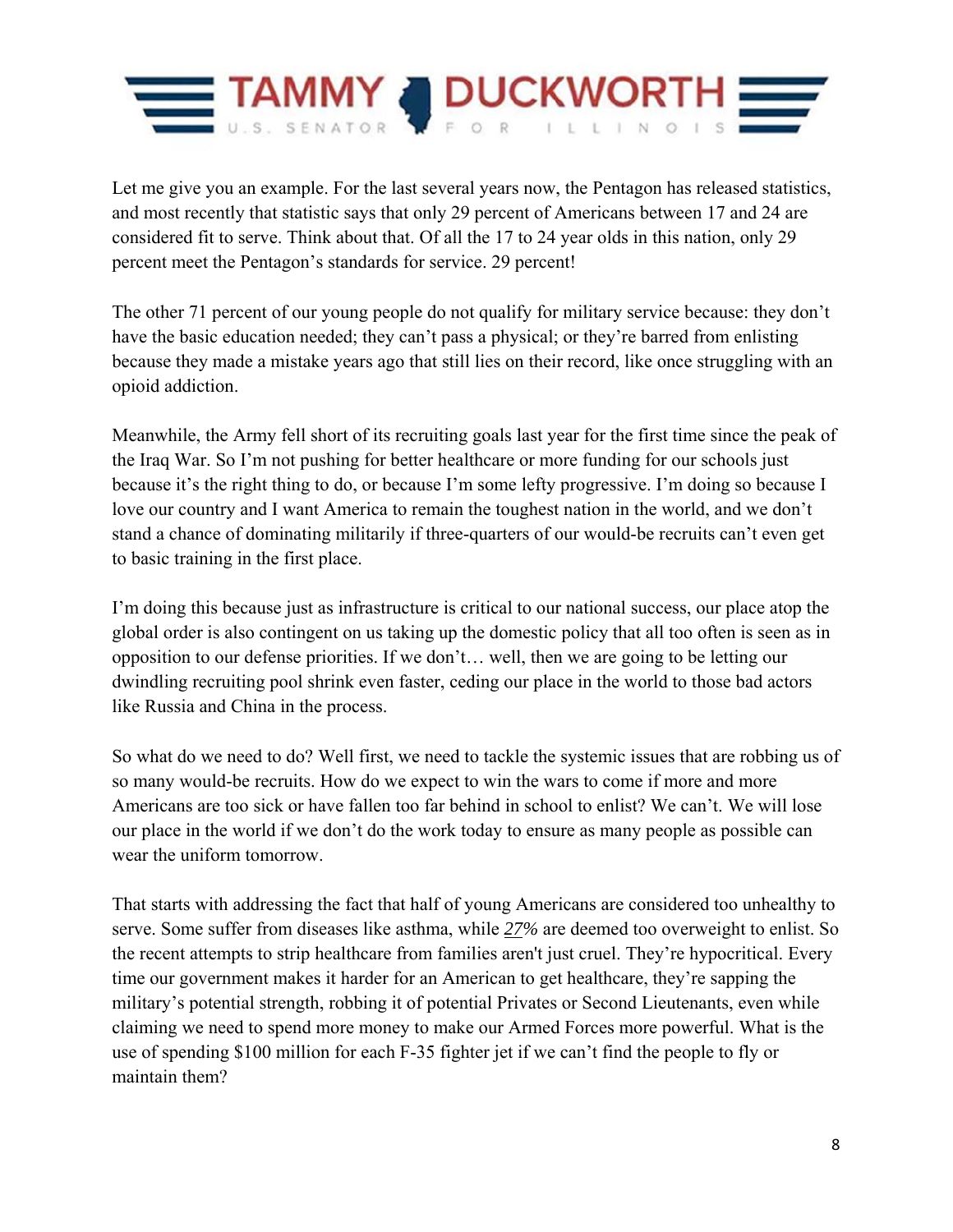

There are fixes here that shouldn't be considered partisan. Like making sure every child in every classroom in America has access to mental healthcare, or guaranteeing that every parent can afford basic check-ups for their toddler.

Look, the military already pours more than \$1.5 billion a year into treating obesity-related medical conditions, actually discharging those too unhealthy to serve and replacing those discharged with new recruits who have to be trained from scratch. So no one can claim to care about military spending or readiness if they don't support the commonsense healthcare policies that would actually get our forces into better fighting shape and save us money in the process.

It's a similar story when it comes to education. There's something wrong when more than a quarter of potential recruits can't serve because they (a) they can't do math or read at the eighthgrade level that military manuals are written at, or (b) never earned a high school diploma or GED. A quarter of our young people in this country, let me say it again, cannot enter our military because they cannot read or do math at the eighth-grade level.

That figure is shocking but not surprising—reflecting the broader reality that half of U.S. adults can't read books at that same middle-school level. But here, too, there are concrete ways to solve the problem.

Research has proven that early childhood learning directly affects long-term development, with studies showing that at-risk kids who attend good preschools are 44 percent more likely to graduate high school. Meanwhile, in 2015, a Pentagon study uncovered \$125 billion in bureaucratic waste.

Imagine how many more kids would graduate if we invested some of that \$125 billion in Chicago's public schools instead. And if we don't make these investments—if we keep letting our schools slide and our students suffer—imagine how many would-be Marines or Green Berets or helicopter pilots we'd be losing. If we don't start to better invest in our kids, we might lose out on those pilots brave enough to risk their lives to pull an injured buddy out of their burning helicopter, like the ones who carried me to safety. Or perhaps we will miss out on the next Navy Admiral who could have led the raid to capture the next Bin Laden.

It's really never been a choice between schools and national security—I don't care who tries to put up that false equivalency. Just as investing in Future Vertical Lift weapons platforms is a much-needed investment in our Army, so too is investing in the child who could be capable of flying those high-tech helicopters one day.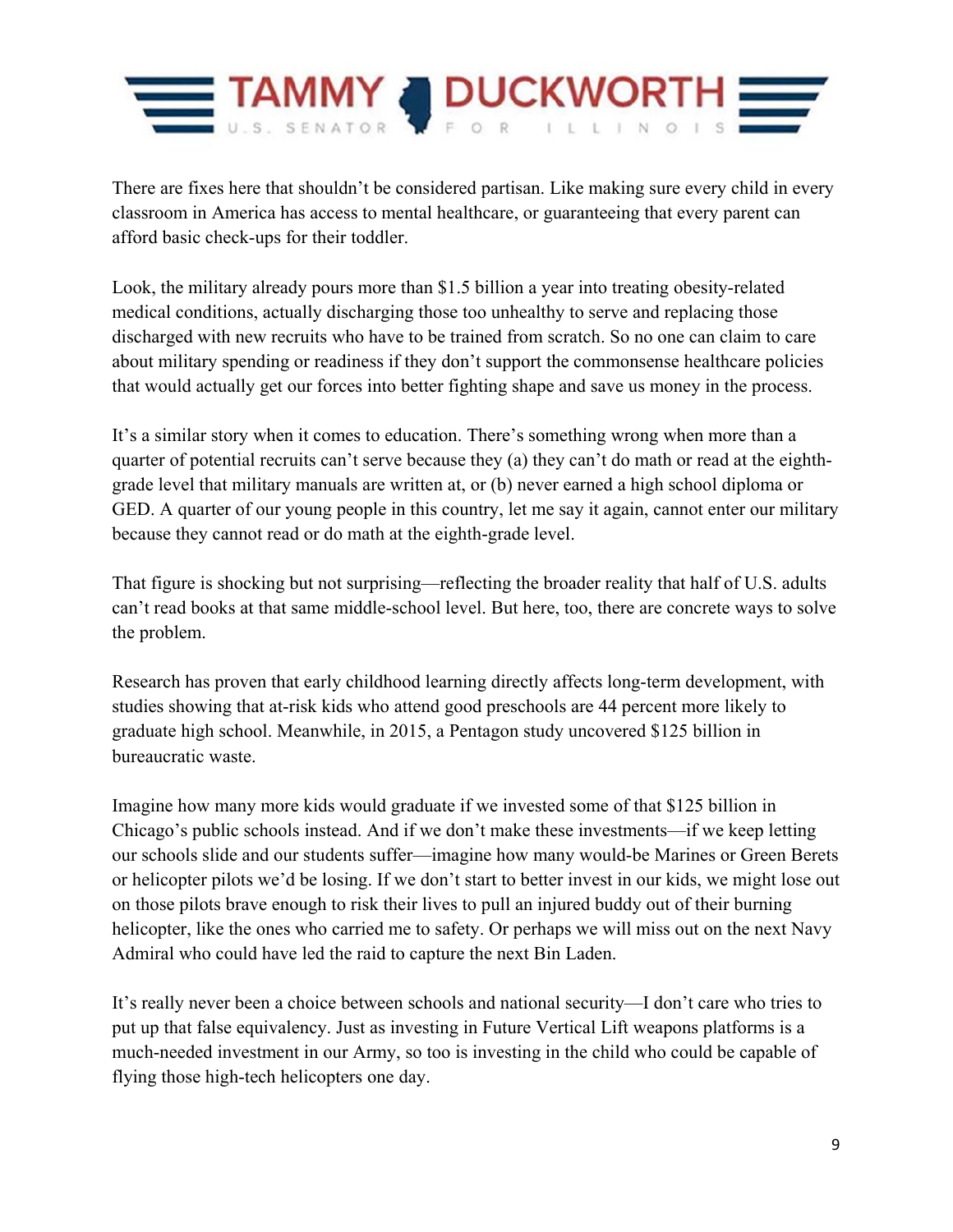

You know, I'm living proof of that, and many of you are living proof of that as well. My access to a good public education prepared me for my career in the military. And this November, I'll celebrate the 15th anniversary of my Alive Day: the day I would've died had my buddies not risked their lives to save me. So from the moment I woke up at Walter Reed more than a week later, I vowed to spend the rest of my life trying to repay the heroism of those troops who saved me—which brings me to my last point: what we owe to those who are willing to serve.

I can't fly combat missions anymore, or be the one to drag *them* to safety if the worst should strike again. But what I can do is use my new role—serving no longer from the pilot's seat, but from the Senate Armed Services Committee—to make sure that Congress does right by our servicemembers.

Because listen, our troops will always do their job defending our country. No matter what. And many of them go back time and again. The least they deserve in return is to know that they've got the moral support and legal backing of this nation. I personally know troops who have deployed nine times. Nine deployments, can you imagine that?

But for more than 15 years, Washington has failed to give them even that support. One of Congress's most solemn duties is deciding when and how we send troops into combat by debating and passing Authorizations for Use of Military Force, which are supposed to define the mission of Americans who are downrange. But for too long now, some on the Hill have shrugged off that sacred duty.

Scared of the political risks, staring down Election Days, Congress has shirked its responsibility to our troops—refusing to take up any new AUMF to address the wars we're still mired in or the brewing tensions with Iran. And because of that, our troops are left strewn around the world, shadowboxing an ill-defined enemy.

Teenagers who weren't even alive when the Twin Towers fell are now old enough to be shipped off to Afghanistan with little idea what the end-state actually looks like. Heroes who've done six, seven, eight, as I said nine deployments wake up every morning knowing that by week's end, they could be sent back to Iraq—or even to Iran, as the Trump Administration continues to manufacture a crisis that's led us to the brink of disaster, with advisors like John Bolton setting the conditions for war, then having the Administration take actions to make those circumstances a reality—placing us on a collision course with life-and-death stakes and no off-ramp.